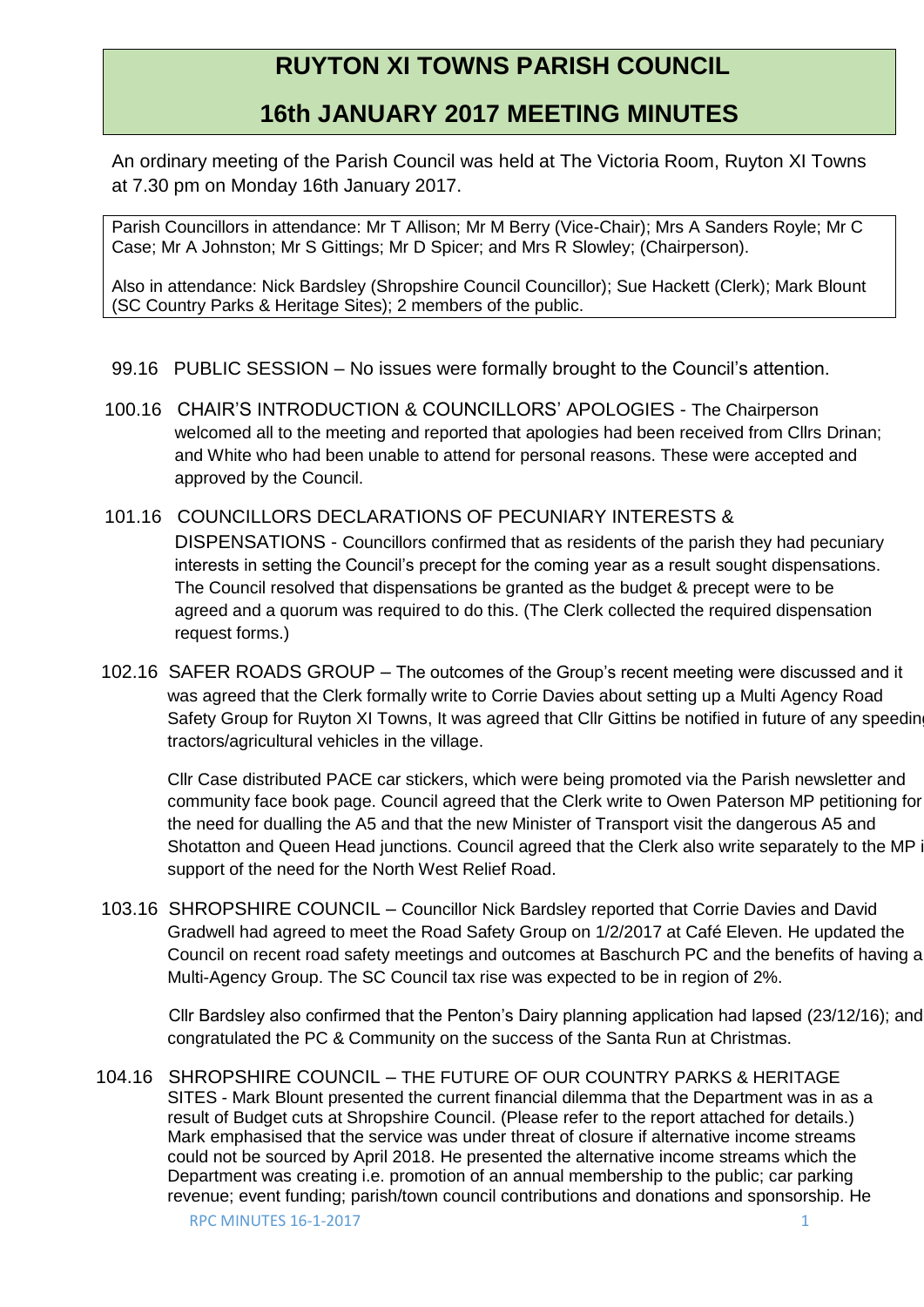went on to explain that the Department was approaching parish and town councils closely associated with the different parks/sites (of which there re 26), asking for contributions to their maintenance costs. The Cliffe one such site partially situated in Ruyton XI Towns required a contribution of £2,000 - £4,000 on an annual basis from Ruyton XI Towns PC to maintain the natural habitat and keep safe for public use. Following much discussion the PC agreed to consider the request and make a decision at their February meeting.

#### 105.16 FINANCE

- a) The Clerk reported on Council's priorities for 2017- 2020 as identified in an exercise completed at the December2016 meeting. Please refer to Appendix A. These were noted by councillors.
- b) The Council considered carefully the Draft Budget for 2017-18; as presented by the Clerk. It was resolved given that there was likely to be restrictions imposed by Central Government on precept increases; the PC's priorities and the needs of its Community that the Draft Budget be amended to reflect that £5,000 ear marked as a "Provision for taking on recreational areas" be increased to £10,000 and renamed as a "Provision for funding services no longer funded by SC". Total Budgeted Revenue Expenditure for 2017-18 was agreed at £27,590 + Restricted Reserves Expenditure £4,780. (Proposed CC; Seconded DS; For 6: Against 2; Cllrs AJ & SG.)
- c) Following further discussion; in which it was decided that the increased provision should not be met by Reserves; Council resolved that the Precept for 2017-18 be set at £24,580. (Proposed CC; Seconded DS. For 6: Against 2; Cllrs AJ & SG). The Chairperson signed the SC Precept instruction authorising the request for £24,580.
- d) Councillor Berry reported that he had confirmed the accuracy of the Clerk's bank reconciliations as at 31/10/2016 and 31/12/2016; Council funds as at 31/12/2016 were £42,978.93. The Clerk reported that grant receipts were expected in January from ST&R £500 and NALC £910.
- e) Council resolved to pay the following suppliers, instructing Cllrs Slowley and Case to check the supporting paperwork to the cheques raised before authorising payment: Chq 846 Highline Electrical Ltd; Repairs to street lights in December; £328.20 VAT £54.70;

Chq 847 Scottish Power; 3<sup>rd</sup> Quarter Street light energy; £244.94 VAT £11.66; Chq 848 Clerk's January Salary £550.08; Chq 849 Cancelled as spoilt.

#### 106.16 VILLAGE RECREATIONAL GROUNDS

- a) Birch Grove The Chairperson reported that she had yet to speak to the Primary School about the cycle safety training course; which the Council wished to sponsor. Cllrs Case and Gittins confirmed that they were committed to creating the new slope alongside the swing in early February.
- b) The Clerk updated the Council on the acts of vandalism which had occurred in December at Doctors Meadow. Council agreed to bring the issue to the attention of residents via Face Book.
- c) The Clerk confirmed that an initial expression of interest submission had been made to Shropshire Council with regard to taking on the 5 recreational areas they managed in the parish. This had been approved by the Chair before having been submitted.

### 107.16 LOCAL REPORTS

- Cllr Johnston reported pot holes either side of Platts Bridge. Clerk to report to Shropshire Council.
- Cllr Allison reported faulty street light opposite Victoria Room on Little Ness Road. Clerk to report to contractor.
- Cllr Gittins reported that the trees in the Spinney were to be logged in February.